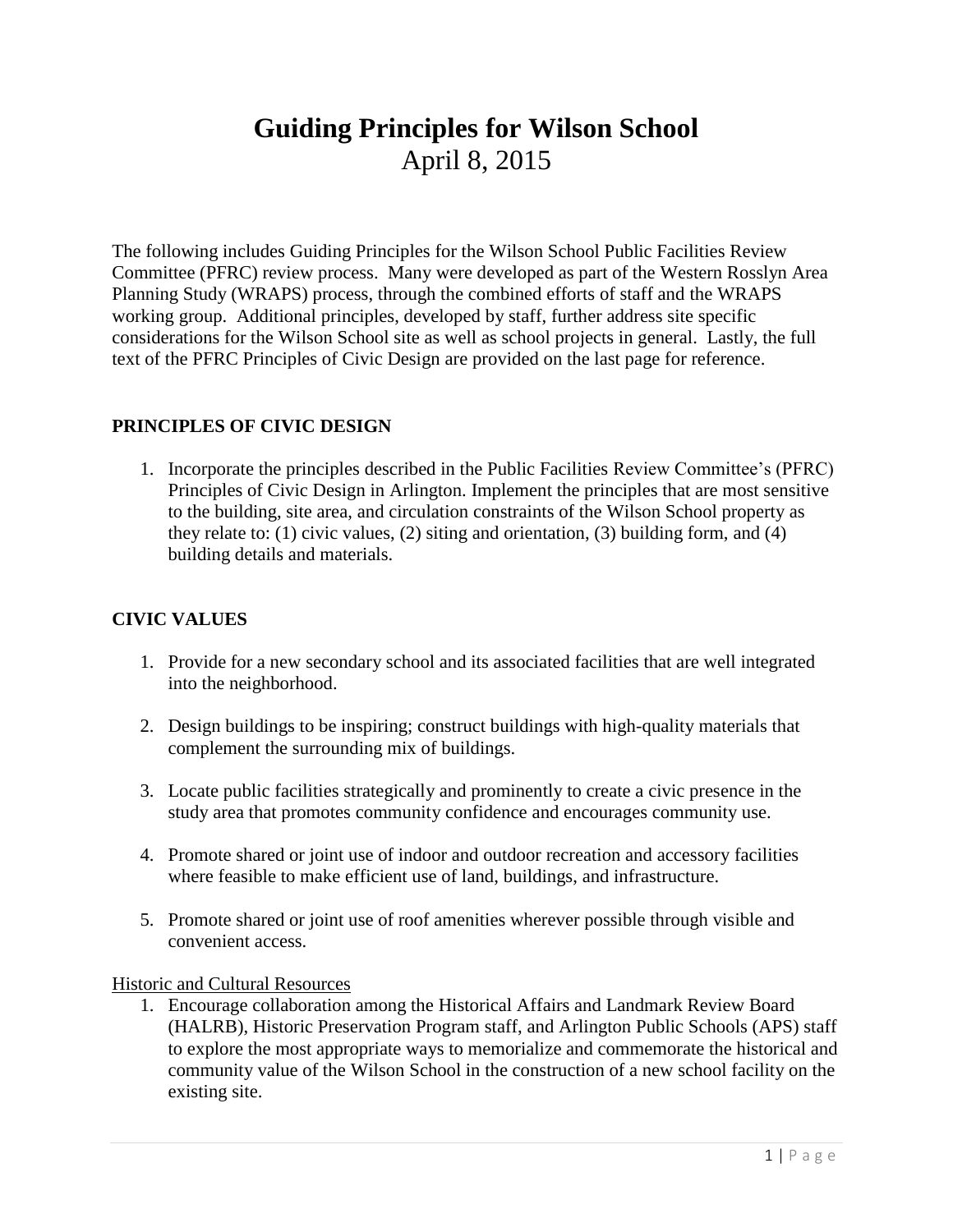### **SITING AND ORIENTATION**

- 1. Effectively frame Wilson Boulevard either through a building face or otherwise in an effort to ensure an active and vibrant pedestrian experience; which could include playful and interactive design solutions to activate the space.
- 2. Locate parks, plazas, other green spaces, and shared or joint use facilities for visibility, easy access and maximum use.
- 3. Link public areas and main building entrances with a network of safe, connected, treelined and well-lit streetscapes that facilitate easy pedestrian circulation.
- 4. Strategically locate and design beautiful open spaces to maximize the size of contiguous areas and ensure the flexibility of uses and activities and the visibility, safety, and comfort of all users.
- 5. Incorporate wayfinding for parking, Metro, bus stops, and bike share stations into the site design.
- 6. Locate vehicle parking access, loading, and service areas on secondary streets and/or alleys.

Transportation and Circulation

- 1. Create smaller, walkable blocks by introducing new streets, alleys, and/or pedestrian walkways.
- 2. Seek strategies to maximize transit usage for students and staff, thereby reducing the demand for school buses and single-occupancy vehicles.
- 3. Minimize curb cuts and thus vehicle and pedestrian/bicycle conflicts.
- 4. Design vehicular circulation to minimize conflicts between neighborhood traffic, emergency responders, school bus and private vehicle drop-off and pick-up, parking/loading functions, and pedestrians.
- 5. Design 18th Street to support neighborhood circulation with enhanced sidewalks and landscaping.
- 6. Increase pedestrian and bicycle access to and through the site.
- 7. Effectively utilize the existing or future street network to ensure adequate access for all modes of travel.
- 8. Encourage shared, underground parking for all uses and coordinate ingress/egress with other adjacent uses in the WRAPS Study Area.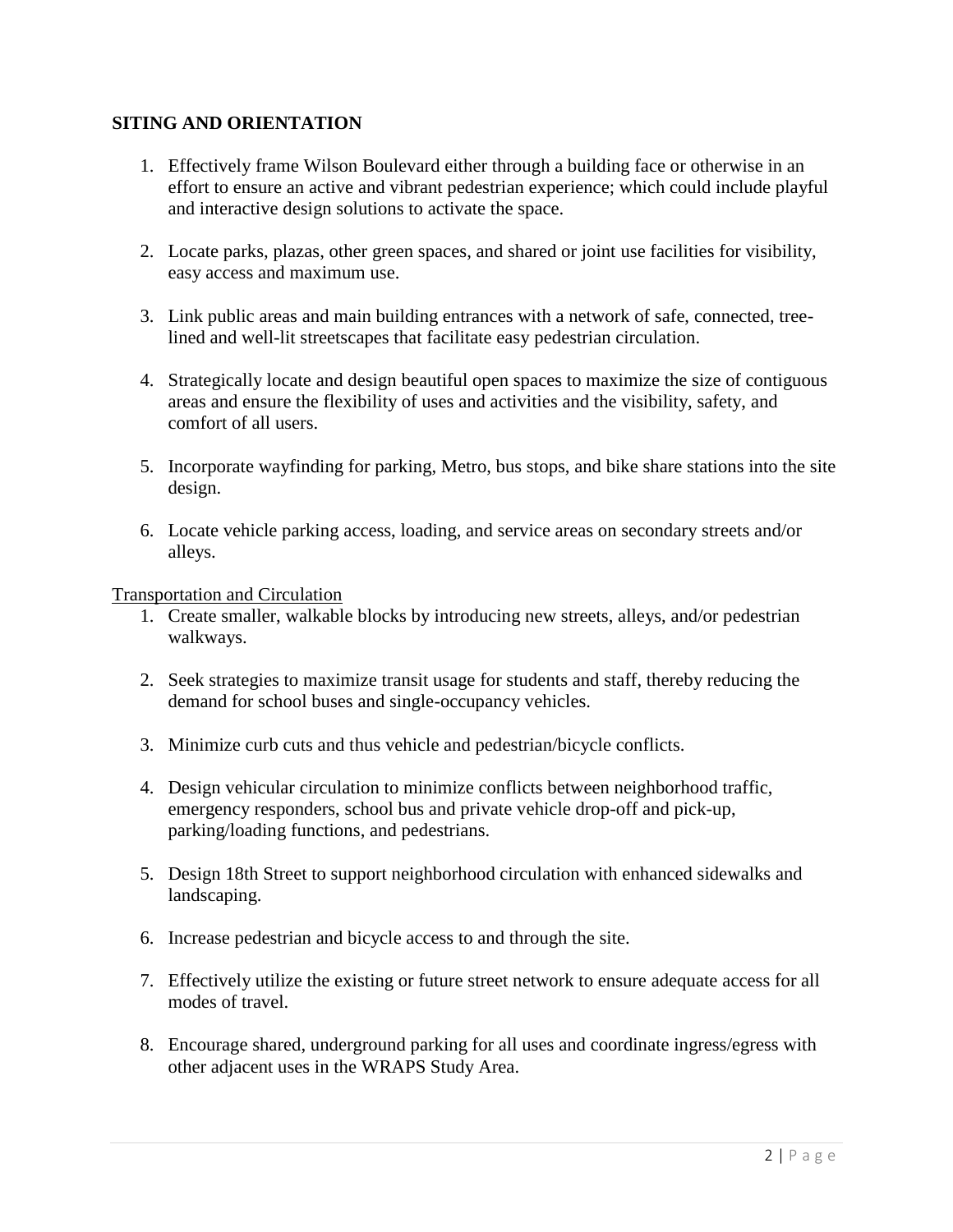9. Enclose any below grade parking that is partially exposed to streets or other public spaces with an architectural façade consistent with the floors above.

Open Space, Tree Preservation, and Sustainability

- 1. Maximize the amount and flexibility of natural areas and active and passive open spaces given the need to balance competing demands for space.
- 2. Seek to ensure that park and school facilities provide for organized active recreation as well as unprogrammed time for community usage, particularly for any open field space.
- 3. Use building roofs and indoor spaces of public buildings for recreational amenities to augment outdoor recreational amenities where possible.
- 4. Maximize tree canopy and pervious surfaces to minimize the adverse impacts of development, including the "heat island effect" and stormwater runoff.
- 5. Design parks and recreational facilities for activities for people of all ages.
- 6. Design and construct green buildings that minimize energy use, potable water use and waste generation, provide healthy indoor quality, and reuse, salvage and/or recycle building materials.
- 7. Strive to achieve a school building design that results in net zero energy usage.
- 8. Strive to optimize energy integration within the study area considering energy efficient designs and technologies, including district energy, as well as renewable energy sources.
- 9. Ensure that underground facilities do not inhibit the vitality of above ground tree canopy and vegetation.

# **BUILDING DESIGN AND MATERIALS**

- 1. Require the design of buildings, especially at lower levels to foster pedestrian comfort, while adding visual interest and architectural variety.
- 2. Design public buildings to be architecturally notable.
- 3. Establish an urban design scheme that is consistent with the WRAPS Area Plan and complements changes to the surrounding area contemplated in the Rosslyn Sector Plan Update.

### Building Form

1. Encourage building heights and massing that allow for the achievement of the study's open space, recreational, public facility, and affordable housing goals.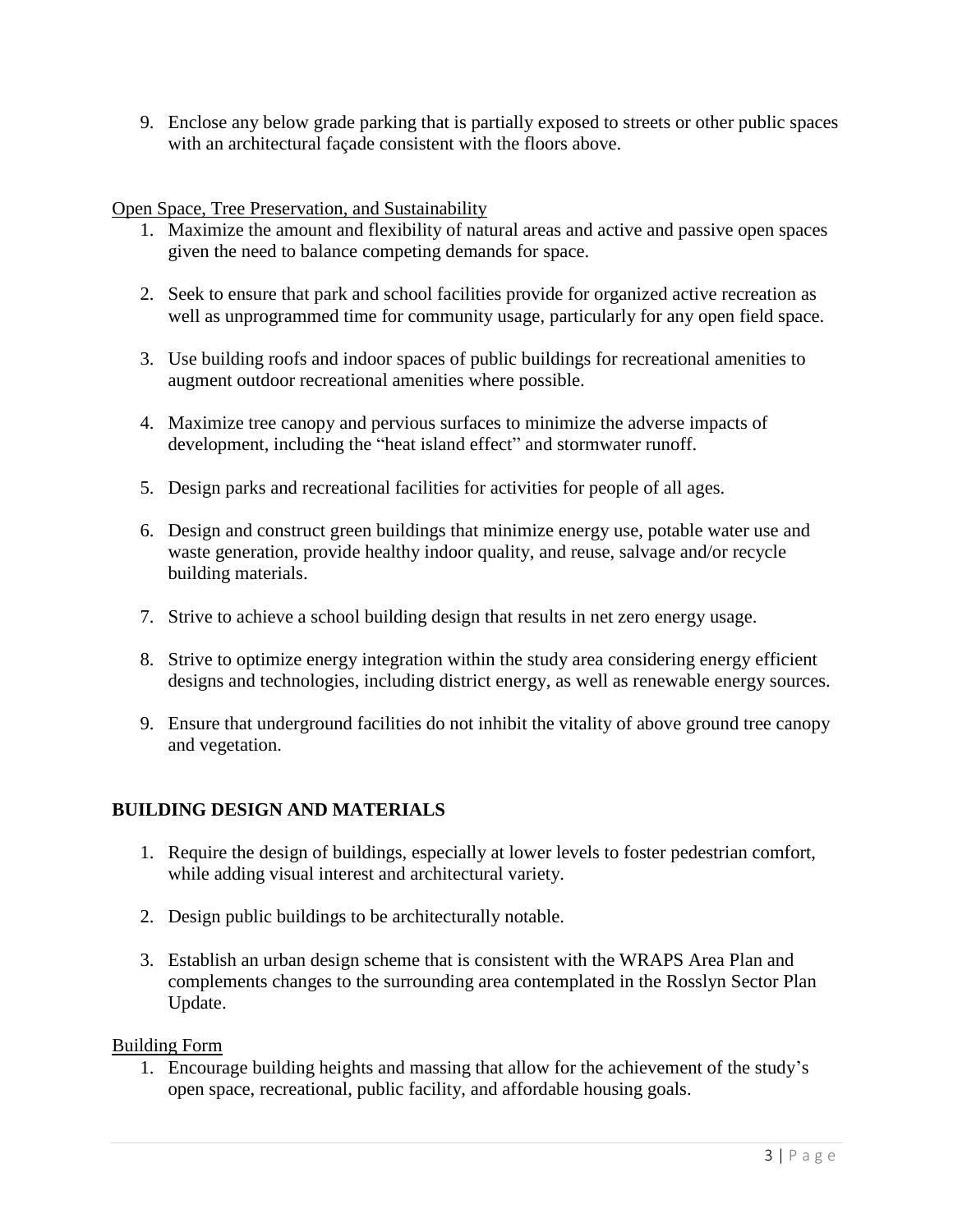## Integration of Wireless Communications

1. Provide design solutions that best integrate wireless communications throughout the school building and other areas for educational and emergency purposes.

#### **Lighting**

1. Analyze the internal and neighborhood effects of site lighting and emphasize design solutions that mitigate against unnecessary light pollution. Impacts of site area lighting to properties fronting 18th Street North, Wilson Boulevard, and N. Quinn Street should be analyzed.